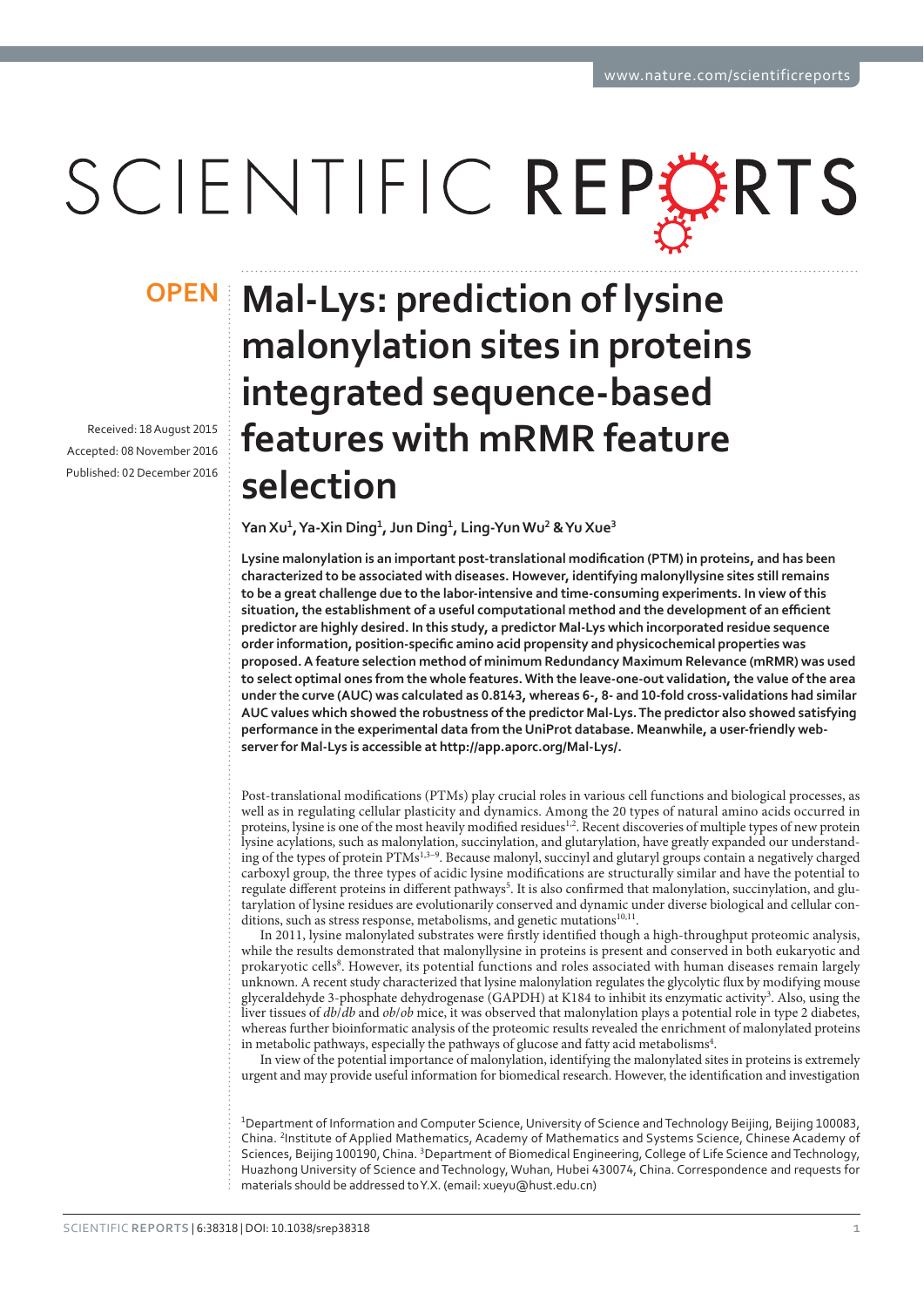of the malonylated sites are desirable and mainly depend on mass spectrometry which is expensive and laborious. As a complement for experiments, a computational method for timely and effectively identifying the malonyllysine sites is necessary when facing multitudinous protein sequences generated in the post-genomic age.

In this article, a new computational method of Mal-Lys which predicts malonyllysine sites from protein primary sequences is proposed. Amino acid position information has been succeeded in PTM prediction and achieved satisfying results<sup>12,13</sup>. Sequence order information ( $k$ -grams<sup>14</sup>), position-specific amino acid propensity and physicochemical properties (AAIndex15) were utilized to construct features. The algorithm of support vector machines (SVMs) was used for training the computational model, whereas the leave-one-out validation and 6-, 8- and 10-fold cross-validations were adopted to evaluate the prediction accuracy and robustness of Mal-Lys. The satisfying performance suggested that Mal-Lys can be a useful tool to identify potential lysine malonylation sites in proteins for further experimental consideration.

#### **Results and Discussion**

The construction of feature vectors. Totally, 494 non-redundant malonyllysine sites were collected from a previously reported large-scale study<sup>4</sup>. The detailed processing of the dataset was shown in Methods. Then the position specific amino acid propensity and sequence order information were utilized to convert peptide fragments into mathematical expressions for the feature construction. A peptide was denoted as

$$
\mathbf{P} = R_{-6}R_{-5}\cdots R_{-2}R_{-1}KR_1R_2\cdots R_8R_9
$$
 (1)

where  $R_i$  can be any of the 20 native amino acids or the dummy code X.

The  $k$ -grams<sup>14</sup> feature construction was utilized to generate features. A  $k$ -gram is simply a pattern of k consecutive letters which could be amino acid symbols or nucleic acid symbols. We used the basic and the position-specific k-grams (k is the length of an amino acid sequence to be generated). Since there are 21 possible letters (20 native and 1 dummy amino acid) for each position, there are  $21^k$  possible basic k-grams for each value of k. We used the basic k-grams feature generation with  $k = 1$ , 2 and got  $21<sup>1</sup> + 21<sup>2</sup> = 462$  dimensions.

Another position-specific k-grams simply records which k-gram appears in a particular position in the sequence segment. We consider only 1-gram, that is,  $k$ -grams for  $k = 1$ . Since each segment has 6 up-stream and 9 down-stream amino acids flanking each side of the target lysine (K), there are 15 position-specific 1-grams. Here, let us use the numerical codes 1, 2, 3, … , 20 to represent the 20 native amino acids according to the alphabetic order of their single letter codes, and use 21 to represent the dummy amino acid X.

Each amino acid has its own specific physicochemical and biologic properties which have direct or indirect effects on protein properties. AAIndex<sup>15</sup> is a database which contains various physicochemical and biologic properties of amino acids. In this work, 14 properties were selected from AAIndex database, including hydrophobicity, polarity, polarizability, solvent, accessibility, net charge index of side chains, molecular weight, PK-N, PK-C, melting point, optical rotation, entropy of formation, heat capacity and absolute entropy which have shown an excellent predicted performance in the prediction of protein pupylation sites<sup>16</sup>. For the pseudo amino acid  $X$ , it was defined 0 as its physicochemical property value. Therefore, each amino acid was constructed into 14 features through AAIndex database. For a peptide fragment, a  $210-D(15*14=210)$  feature vector was obtained through AAIndex encoding scheme.

Combining the three features each sequence segment is encoded into a  $21<sup>1</sup> + 21<sup>2</sup> + 15 + 210 = 687$  dimensional vector. The 35 features which are the same values in malonylated and non-malonylated peptides were been deleted. The peptide was encoded into a 652 (687–35) dimensional vector.

The post probability SVMs algorithm was implemented in LIBSVM<sup>17</sup>, a public and widely used SVM library. The kernel function was RBF (Radial Basis Function) kernel with the parameter  $g = 0.0125$ . For a query peptide **P** as formulated by feature construction, suppose  $Pr(y = 1 | P)$  is its probability to the malonylated peptides. Thus, the prediction rule for the query peptide **P** can be formulated as.

$$
\mathbf{P} \in \begin{cases} \text{malonylated peptide,} & \text{if } \Pr(y = 1 | \mathbf{P}) > \theta \\ \text{non} - \text{malonylated peptide,} & \text{otherwise} \end{cases} \tag{2}
$$

The cutoff value  $\theta$  is 0.5 for balancing the true positive and negative rate. The predictor established via the above procedures is called Mal-Lys, where "Mal" for "malonylation", and "Lys" for lysine residue.

The evaluation of the prediction performance and accuracy. In statistical prediction, the following three cross-validation methods are often used to evaluate a predictor for its effectiveness in practical application: independent test, subsampling or k-fold (such as 6-, 8-, or 10-fold) cross-validations and the LOO validation. The LOO validation has been widely used in the performance evaluation of PTM site prediction<sup>18,19</sup> for its unique result. In this work, we used the LOO validation and 6-, 8- and 10-fold cross-validations to evaluate the accuracy and robustness of the proposed predictor Mal-Lys.

There were 652 features in the encoding schemes and some of them were redundancy. In this study, the mutual method of minimum Redundancy Maximum Relevance (mRMR) was applied to select features (http://penglab. janelia.org/proj/mRMR/)<sup>20–23</sup>. We selected 50 features which had the maximum relevance to the classifier and minimum redundancy to the former features. The 6-, 8- and 10-fold cross-validations had been done for 30 times and the average values were calculated. The receiver operating characteristic (ROC) curves were drawn and the area under the curve (AUC) values were also calculated (Fig. 1). In the 6-, 8- and 10-fold cross-validations, the AUC values were 0.8196, 0.8167 and 0.8178, respectively. They are similar to the LOO AUC value 0.8143 which illustrated the performance and robustness of the predictor Mal-Lys.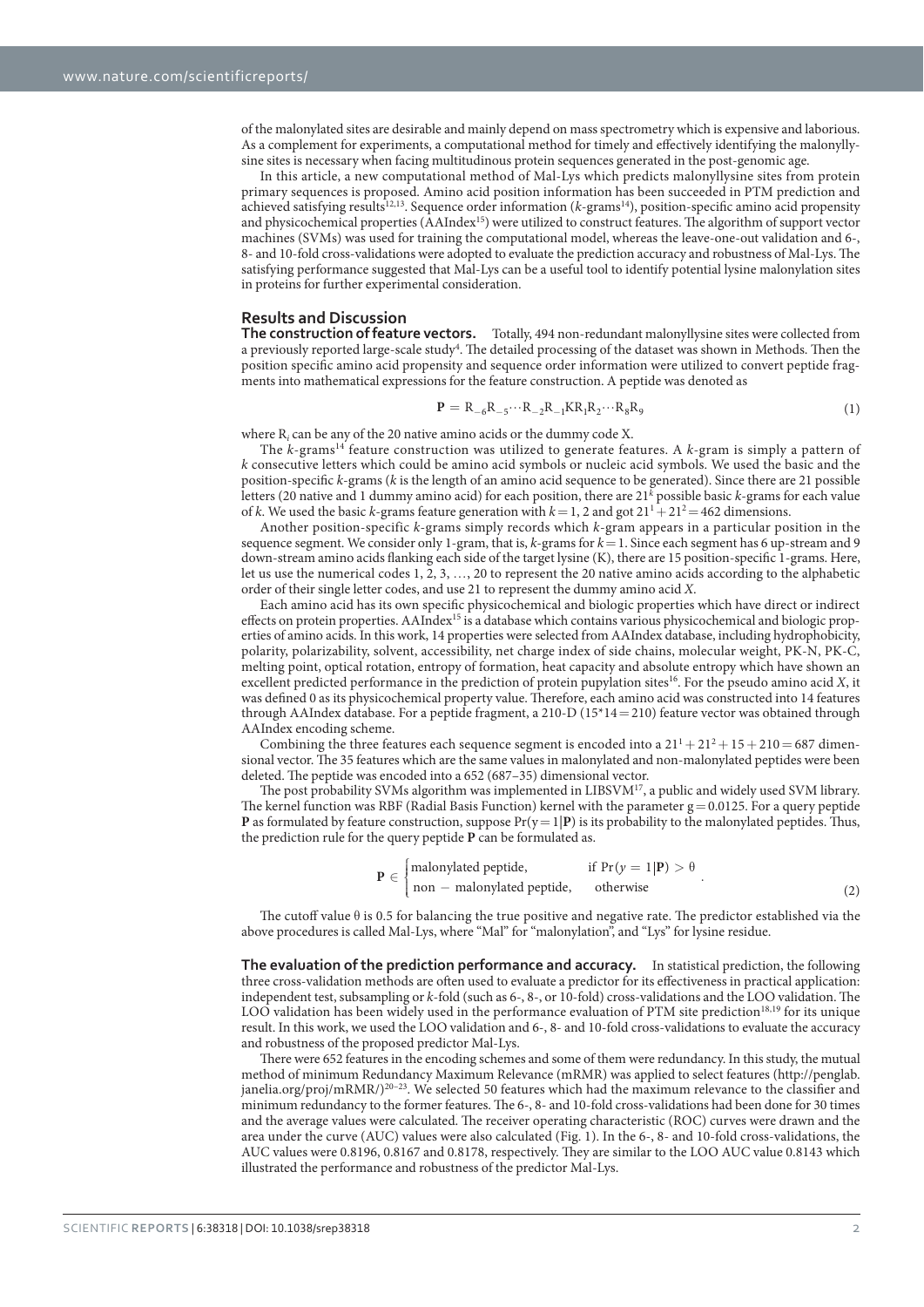

**Figure 1. The ROC curves and their AUC values for the LOO validation and 6-, 8- and 10-fold crossvalidations on the training dataset.** 

To illustrate the performance of Mal-Lys, we collected experimental lysine malonylation sites including 33 malonyllysine sites (25 Human, 5 Bovine, 2 E.coli, 1 A. thaliana) from UniProt database (http://www.uniprot.org/). These 25 human lysine malonylation sites were used as the independent test. The AUC was 0.7935 which also showed the performance of the predictor Mal-Lys. The predicted results of human solute carrier family 25 member 5 (SLC25A5, UniProt accession: P05141) and GAPDH (P04406) have been plotted with IBS software<sup>24</sup> (Fig. 2). Previously, SLC25A5 was experimentally identified to be malonylated at K23, K92, K96 and K1478 (Fig. 2a). Mal-Lys not only correctly predicts all four sites as positive hits, but also predicts two additional sites of K105 and K199 to be potential malonylation sites with high confidence (Fig. 2a). For human GAPDH, two lysine residues K194 and K215 was experimentally identified as real malonylation sites, whereas Mal-Lys can predict K215 as a positive hits. Newly predicted sites of K107, K254 and K263 can be useful candidates for further experiments.

**Feature analysis.** Sequence occurrence frequency on every position was utilized in the feature construction. From the sequence Logo of the experimental 458 positive malonylysine peptides and 3,974 negative non-malonylysine peptides<sup>25</sup> (Fig. 3a), we found that there were not significantly statistical difference between malonylation and non-malonylation peptides. Using another web-based tool of Two Sample Logo with the t-test  $(p$ -value  $< 0.05)^{26}$ , we observed that malonylation and non-malonylysine peptides have considerably difference sequence preferences (Fig. 3b). The polar amino acid glycine (G) was enriched at position −3, −1 and +2 in malonylation peptides, while basic lysine (K) was enriched at position  $+1$ ,  $+2$  and  $+8$  in non-malonylation peptides. These differences in malonylation and non-malonylation peptides may improve the performance of the classifier.

The online web-service of Mal-Lys. For the convenience of the vast majority of experimental scientists, a user-friendly and publicly accessible web-server is one of the keys in developing a practically useful prediction method. In view of this, we have developed a web-server for the Mal-Lys predictor in JAVA. The web-server for Mal-Lys can be freely accessible at http://app.aporc.org/Mal-Lys/. One or multiple protein sequences should be input in the FASTA format, and the output results will be shown in a tabular format (Fig. 4).

#### Conclusion

As a newly discovered PTM, lysine malonylation has been characterized to regulate both histones and non-histone proteins<sup>4,6,9</sup>. Currently, hundreds of lysine malonylated proteins have been discovered, and experimental evidence demonstrated that malonylation frequently occur together with other types of lysine PTMs such as succinylation and glutarylation, modifies both cytosolic and mitochondrial proteins, regulates the protein enzymatic activity, play a potential role in the regulation of metabolic pathways, and has been associated with type 2 diabetes<sup>3,4,6,8,9,27</sup>. In this regard, the identification of site-specific malonylation events in specific proteins is fundamental for further understanding the molecular mechanisms and regulatory roles of lysine malonylation.

In contrast with labor-intensive and time-consuming experimental efforts, computational prediction of protein malonylation sites can efficiently and rapidly provide useful information for further experimental manipulation. In this study, a new predictor Mal-Lys was developed for identifying the lysine malonylation sites in proteins. The benchmark dataset for training and testing was taken from a previously published large-scale experiment. Residue sequence order information, position-specific amino acid propensity and physicochemical properties have been used in feature construction. The mRMR method was used to select the optimal features. An online web-server was developed for the predictor which would facilitate the use for the biologists. The improved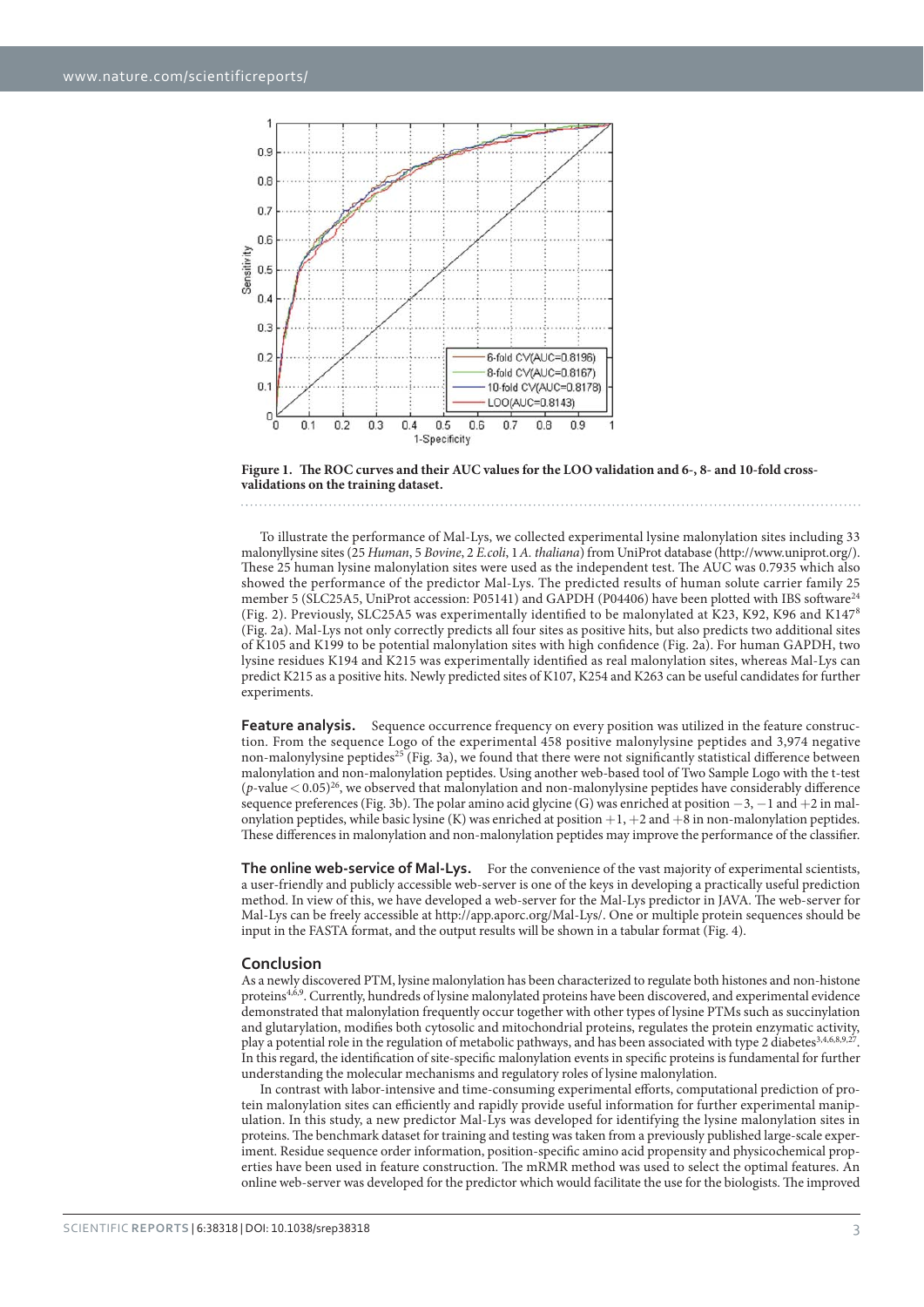

**Figure 2.** The prediction results of two human malonylated proteins, including (**a**) SLC25A5 (P05141) and (**b**) GAPDH (P04406). The experimentally identified malonyllysine sites were shown in yellow, whereas predicted results consistent with known sites were shown in blue. Newly predicted sites with high potentials to be real malonylation sites were marked in red.

prediction of malonylation sites in proteins will be done when new malonylation sites data become available. We anticipate that Mal-Lys can be helpful for a better understanding of lysine malonylation.

#### **Methods**

**Benchmark Dataset.** The experimentally validated malonyllysine benchmark dataset used in this study was derived from a recently reported large-scale study<sup>4</sup>. There are 573 malonylated peptides (mainly lysine and cysteine) and 494 unique malonyllysine sites from 246 proteins were collected and the corresponding complete sequences were derived from the UniProt database<sup>28</sup> (release 2015 01, http://www.uniprot.org/). To facilitate description later, for every peptide fragment with lysine (K) located at its center, it can be expressed as.

$$
\mathbf{P} = R_{-\xi}R_{-(\xi-1)}\cdots R_{-2}R_{-1}KR_1R_2\cdots R_{(\eta-1)}R_{\eta}
$$
\n(3)

where the subscript ξ, η are integers, R<sub>−ε</sub> represents the ξ-th uptream amino acid residue from the center, R<sub>*η*</sub> the η –th downstream amino acid residue, and so forth.

The average lengths of upstream and downstream are  $4.804 \pm 1.414$  and  $8.511 \pm 0.707$ , respectively from the experimental peptides. So  $\xi = 6$ ,  $\eta = 9$  were adopted and the  $(\xi + 1 + \eta = 16)$ -tuple peptide can be further classified as positive peptide if K was malonylated, otherwise negative peptide if K was non-malonylated.

The benchmark dataset can be formulated as  $\mathcal{S} = \mathcal{S}^+ \cup \mathcal{S}^-$  where  $\mathcal{S}^+$  only contained the positive samples;  $\mathcal{S}^$ only contained the negative samples. If the upstream or downstream in a peptide was less than ξ or η , the lacking residues were filled with a dummy residue "X". To reduce the redundancy and avoid homology bias which would overestimate the predictor, we removed those peptides that had ≥ 40% pairwise sequence identity to any other from the benchmark datasets.

Finally, we obtained the benchmark dataset which contained 458 (positive) + 3,974 (negative) peptide samples (see Table 1 and the Supplementary Information).

**Four metrics for measuring prediction quality.** To illuminate the performance of the proposed predictor, four frequent measurements: sensitivity  $(Sn)$ , specificity  $(Sp)$ , accuracy  $(Ac)$ , and Mathew correlation coefficient (MCC) were utilized.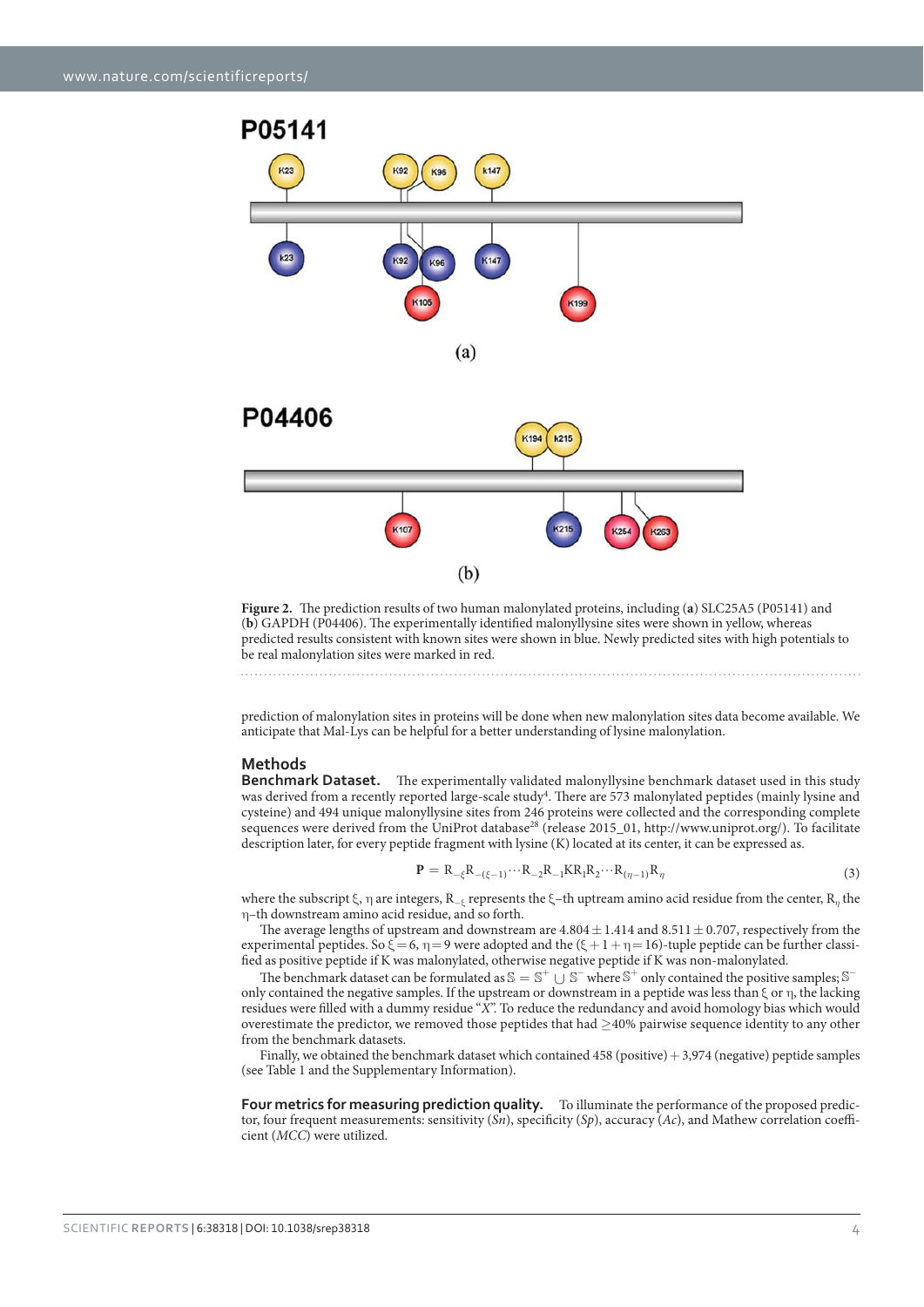



**Figure 3. The sequence preferences of malonylation and non-malonylation peptides.** (**a**) The amino acid residue frequency of positive and negative peptides on the experimentally data which contained 458 malonyllysine and 3,974 non-malonyllysine peptides. (**b**) The results of Two Sample Logo for malonylation and non-malonylation peptides with t-test ( $p$ -value < 0.05).

### Example ; P16015; Length 260

and a complete state of the

MAKEWGYASHNGPDHWHELYPIAKGDNQSPIELHTKDIKHDPSLQPWSASYDPGSAKTIL NNGKTCRVVFDDTYDRSMLRGGPLSGPYRLRQFHLHWGSSDDHGSEHTVDGVKYAAELHL VHWNPKYNTFGEALKQPDGIAVVGIFLKIGREKGEFQILLDALDKIKTKGKEAPFTHFDP SCLFPACRDYWTYHGSFTTPPCEECIWLLLKEPMTVSSDQMAKLRSLFSSAENEPPVPL VGNWRPPQPVKGRVVRASFK

| Position | Peptide          | Posterior probability score | Cutoff |
|----------|------------------|-----------------------------|--------|
| 36       | PIELHTKDIKHDPSLO | 0.9943                      | 0.5    |
| 39       | LHTKDIKHDPSLQPWS | 0.9928                      | 0.5    |
| 57       | YDPGSAKTILNNGKTC | 0.9985                      | 0.5    |
| 64       | TILNNGKTCRVVFDDT | 0.8620                      | 0.5    |
| 126      | LVHWNPKYNTFGEALK | 0.9844                      | 0.5    |

**Figure 4. The output of the online predictor Mal-Lys.** A mouse malonylated substrate, Carbonic anhydrase 3/ Ca3 (P16015), was chosen as an example.

| No.       | Positive | <b>Negative</b> |
|-----------|----------|-----------------|
| Dataset S | 458      | 3974            |
|           |          |                 |

**Table 1. The number of the benchmark dataset.**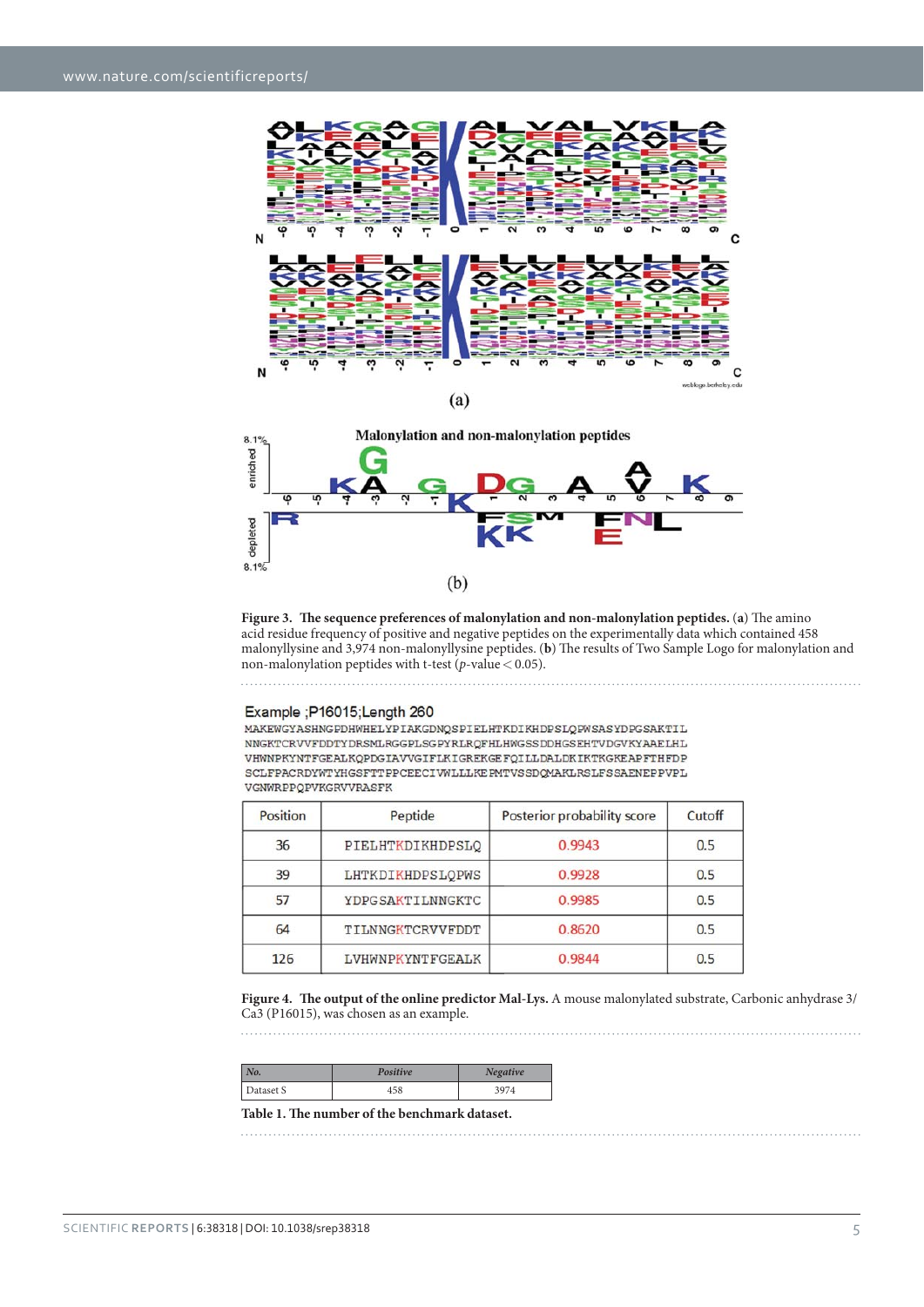$$
Sn = \frac{TP}{TP + FN}
$$
\n
$$
Sp = \frac{TN}{TN + FP}
$$
\n
$$
Ac = \frac{TP + TN}{TP + TN + FP + FN}
$$
\n
$$
MCC = \frac{(TP \times TN) - (FP \times FN)}{\sqrt{(TP + FP)(TP + FN)(TN + FP)(TN + FN)}}
$$
\n(4)

where TP (true positive) denotes the number of malonylated peptides correctly predicted, TN (true negative) the numbers non-malonylated peptides correctly predicted, FP (false positive) the non-malonylated incorrectly predicted as the malonylated peptides, and FN (false negative) the malonylated peptides incorrectly predicted as the non-malonylated peptides. Apart from the above criteria, the AUC value was used as an efficient indicator of robustness.

#### **References**

- 1. Liu, Z. et al. CPLM: a database of protein lysine modifications. Nucleic acids research **42,** D531–536 (2014).
- 2. Lanouette, S., Mongeon, V., Figeys, D. & Couture, J. F. The functional diversity of protein lysine methylation. Molecular systems biology **10,** 724 (2014).
- 3. Nishida, Y. et al. SIRT5 Regulates both Cytosolic and Mitochondrial Protein Malonylation with Glycolysis as a Major Target. Mol Cell **59,** 321–332 (2015).
- 4. Du, Y. et al. Lysine malonylation is elevated in type 2 diabetic mouse models and enriched in metabolic associated proteins. Mol Cell Proteomics **14,** 227–236 (2015).
- 5. Choudhary, C., Weinert, B. T., Nishida, Y., Verdin, E. & Mann, M. The growing landscape of lysine acetylation links metabolism and cell signalling. Nature reviews. Molecular cell biology **15,** 536–550 (2014).
- 6. Xie, Z. et al. Lysine succinylation and lysine malonylation in histones. Mol Cell Proteomics **11,** 100–107 (2012).
- 7. Olsen, C. A. Expansion of the lysine acylation landscape. Angew Chem Int Ed Engl **51,** 3755–3756 (2012).
- 8. Peng, C. et al. The first identification of lysine malonylation substrates and its regulatory enzyme. Mol Cell Proteomics **10,** M111 012658 (2011).
- 9. Hirschey, M. D. & Zhao, Y. Metabolic Regulation by Lysine Malonylation, Succinylation, and Glutarylation. Mol Cell Proteomics **14,** 2308–2315 (2015).
- 10. Tan, M. et al. Lysine glutarylation is a protein posttranslational modification regulated by SIRT5. Cell Metab **19,** 605–617 (2014).
- 11. Pougovkina, O., Te Brinke, H., Wanders, R. J., Houten, S. M. & de Boer, V. C. Aberrant protein acylation is a common observation in inborn errors of acyl-CoA metabolism. J Inherit Metab Dis **37,** 709–714 (2014).
- 12. Tang, Y. R., Chen, Y. Z., Canchaya, C. A. & Zhang, Z. GANNPhos: a new phosphorylation site predictor based on a genetic algorithm integrated neural network. Protein Eng Des Sel **20,** 405–412 (2007).
- 13. Xu, Y., Ding, J., Wu, L. Y. & Chou, K. C. iSNO-PseAAC: predict cysteine S-nitrosylation sites in proteins by incorporating position specific amino acid propensity into pseudo amino acid composition. PLoS One **8,** e55844 (2013).
- 14. Liu, H. & Wong, L. Data mining tools for biological sequences. J Bioinform Comput Biol **1,** 139–167 (2003).
- 15. Kawashima, S. et al. AAindex: amino acid index database, progress report 2008. Nucleic acids research **36,** D202–205 (2008). 16. Zhao, X. et al. Position-specific analysis and prediction of protein pupylation sites based on multiple features. Biomed Res Int **2013,**
	- 109549 (2013).
- 17. Chang, C. C. & Lin, C. J. LIBSVM: A Library for Support Vector Machines. Acm T Intel Syst Tec **2,** 1–27 (2011). 18. Hayat, M. & Khan, A. MemHyb: predicting membrane protein types by hybridizing SAAC and PSSM. J Theor Biol **292,** 93–102 (2012).
- 19. Nanni, L., Brahnam, S. & Lumini, A. Wavelet images and Chou's pseudo amino acid composition for protein classification. Amino Acids **43,** 657–665 (2012).
- 20. Zhang, N. et al. Discriminating between lysine sumoylation and lysine acetylation using mRMR feature selection and analysis. PLoS One **9,** e107464 (2014).
- 21. Jiao, Y. S. & Du, P. F. Prediction of Golgi-resident protein types using general form of Chou's pseudo-amino acid compositions: Approaches with minimal redundancy maximal relevance feature selection. J Theor Biol **402,** 38–44 (2016).
- 22. Peker, M., Sen, B. & Delen, D. Computer-Aided Diagnosis of Parkinson's Disease Using Complex-Valued Neural Networks and mRMR Feature Selection Algorithm. J Healthc Eng **6,** 281–302 (2015).
- 23. Ma, X., Guo, J. & Sun, X. Sequence-Based Prediction of RNA-Binding Proteins Using Random Forest with Minimum Redundancy Maximum Relevance Feature Selection. Biomed Res Int **2015,** 425810 (2015).
- 24. Liu, W. et al. IBS: an illustrator for the presentation and visualization of biological sequences. Bioinformatics **31,** 3359–3361 (2015).
- 25. Crooks, G. E., Hon, G., Chandonia, J. M. & Brenner, S. E. WebLogo: a sequence logo generator. Genome Res **14,** 1188–1190 (2004). 26. Vacic, V., Iakoucheva, L. M. & Radivojac, P. Two Sample Logo: a graphical representation of the differences between two sets of
	- sequence alignments. Bioinformatics  $22$ , 1536-1537 (2006).
- 27. Colak, G. et al. Proteomic and Biochemical Studies of Lysine Malonylation Suggest Its Malonic Aciduria-associated Regulatory Role in Mitochondrial Function and Fatty Acid Oxidation. Mol Cell Proteomics **14,** 3056–3071 (2015).
- 28. Apweiler, R. et al. Ongoing and future developments at the Universal Protein Resource. Nucleic acids research **39,** D214–D219 (2011).

#### **Acknowledgements**

This work was supported by grants from the Natural Science Foundation of China (11301024, 11671032, 31671360, 81272578, and J1103514), National Basic Research Program (973 project) (2013CB933900), the Fundamental Research Funds for the Central Universities (No. FRF-BR-15–029A, No. FRF-BR-15-075A), and International Science & Technology Cooperation Program of China (2014DFB30020).

#### **Author Contributions**

Y.Xu and Y.Xue designed and performed the experiments. Y.D. and L.W. developed the webserver. Y.Xu and Y.Xue wrote the manuscript with contributions of all authors.